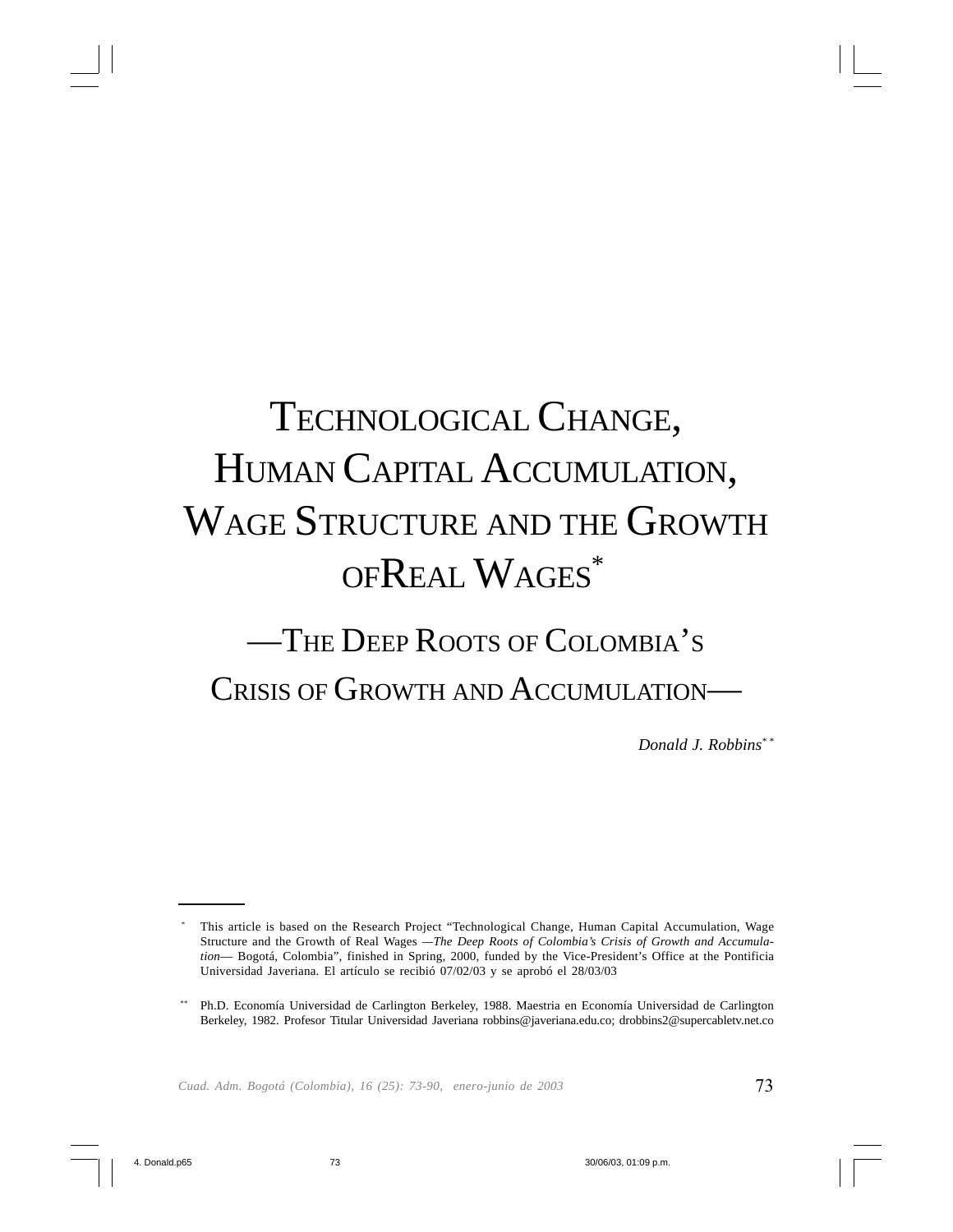## **ABSTRACT**

This study examines the pattern and causes of changes in average real wages in Bogotá, Colombia (1976-1999) using repeated household surveys. Changes in average real wages are a central measure of welfare. They may be the result of diverse causes, mainly changes in the levels of human capital, the structure of returns to human capital, or orthogonal shifts in wage levels. Colombia experienced a rapid growth of real wages until 1985 but thereafter, such growth slowed down and then ceased. This study argues that these shifts largely reflect technological change; the slowed-down growth of Colombian average real wages after 1985 suggests a near halt in technological progress. Since 1985 real wages have grown only for a few individuals who enter into labor market with more human capital than their predecessors: real wages did not grow for those already working since 1985 and certainly fell between 1995 and 1999. These findings show that the Colombian economic growth crisis is very profound, and its roots go back to 1985. The study also proposes simple estimates of technological change using wage data that may track more sophisticated estimates surprisingly well; these may be used to corroborate estimates that are more sophisticated where available or to supplant them where reliable information on physical and human capital is unavailable.

**Key Words:** Real salary, economic growth in Colombia, technological change, labour feminine participation.

## **RESUMEN**

Este estudio examina el patrón y las causas de los cambios en el salario real promedio en Bogotá, Colombia(1976-1999), usando repetidas encuestas de hogares. Los cambios en el salario real promedio son una medida importante del bienestar. Pueden ser el resultado de diferentes causas, principalmente los cambios en los niveles de capital humano, la estructura de retornos al capital humano o los cambios ortogonales en los niveles salariales. Colombia tuvo un crecimiento rápido del salario real hasta 1985, pero de ahí en adelante el crecimiento del salario real disminuyó y luego se detuvo. Este estudio argumenta que dichos cambios, en su mayoría, reflejan transformaciones tecnológicas y que la disminución en el crecimiento del salario real promedio en Colombia después de 1985 sugiere el estancamiento del progreso tecnológico. Desde 1985, el salario real ha aumentado solamente para algunos individuos que ingresan al mercado laboral con un mayor capital humano que sus predecesores: el salario real no creció para aquellos que estaban en el mercado laboral en 1985, y disminuyó entre 1995-1999. Estos resultados muestran que la crisis de crecimiento económico que atraviesa Colombia es muy profunda, y que sus raíces se remontan a 1985. El estudio también propone cálculos simples del cambio tecnológico usando datos sobre salarios que podrían emplearse para corroborar estimaciones más sofisticadas o suplantarlas cuando no haya información confiable sobre el capital físico o humano.

**Palabras Claves:** Salario Real, crecimiento económico en Colombia, cambio tecnológico, participación laboral femenina.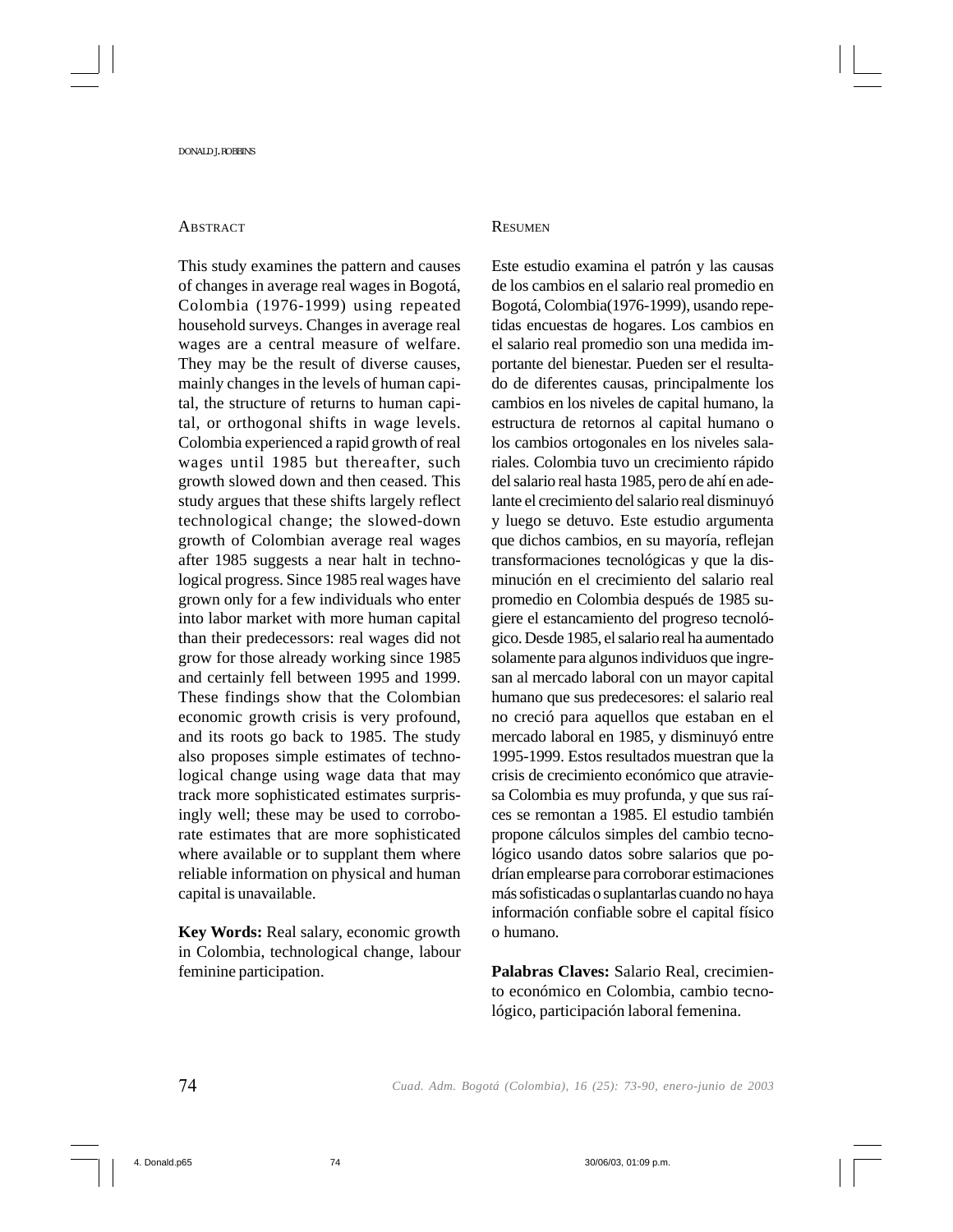## **Introduction**

This study examines the pattern and causes of growth in average real wages in Bogotá, Colombia (hereafter "Colombia¨) over 1976- 1999. Colombia initially experienced rapid average real wage growth, with wages rising 43 percent between 1976-1989. Subsequently, however, the annual rate of growth of average real wages fell consistently. Over 1985-1999 average real wages in Colombia grew at 1.5 percent, falling further to (0.6) percent over 1990-1999, with no growth after 1995.

Changes in real average wages may be ascribed to three principal sources. First, changes in the returns to human capital or price effects have same-signed effects upon average real wages. Changes in returns to schooling may derive from factors shifting demand such as trade liberalization [e.g. Gindling and Robbins (1997, 2000, 2001); Robbins (1994, 1995, 1996a-b, 1997a-b, 1999, 2000a, 2000b, 2000d)], or from the equalizing impact of educational expansion upon returns to schooling [e.g. Knight and Sabot (1983), Robbins (1996a, 1996b, 1997, 2000)]. Second; increases in the accumulation of human capital raise real wages for a given wage structure. These effects are sometimes referred to as quantity effects. The third potential source of changes in the average real wage is shifts in wage levels orthogonal to human capital, or "intercept effects". In the theoretical and empirical studies of economic growth, technological change has long been identified as a core source of rising output per capita and real wages —e.g. Jones (1998)—. This paper employs a simple, robust, technique to decompose changes in average real wages into these three dimensions.

The remainder of this paper is organized into four sections. Section 1 presents the methodology used to decompose changes in average real wages into price effects, quantity effects, and "intercept" effects. Section 2 presents the principal findings. In Colombia, the slowdown of real wage growth was due to initially falling returns to schooling and slower, declining, increases in "intercept" effects. Section 3 examines the intercept effects and relates them to technological change. Section 4 discusses the possible causes and cures of the technological slowdown. In Colombia, the rise and subsequent slowdown and cease of average real wage growth was due to rising then stagnant or falling intercept effects reflecting the complete stagnation of technological and dramatic change. Section 5 concludes briefly.

## **1. Methodology**

Real wages are decomposed into three major components: human capital price effects, human capital quantity effects, and shifts in wage levels orthogonal to human capital, or intercept effects. The decomposition employs information of changes in the means of human capital variables in combination with estimates of earnings functions for multiple years in each country.

## **1.1** *The Decomposition Technique*

The decomposition technique follows that of Clark and Leslie (1994). Changes in average wages can be attributed to two broad effects: changes in wage structure holding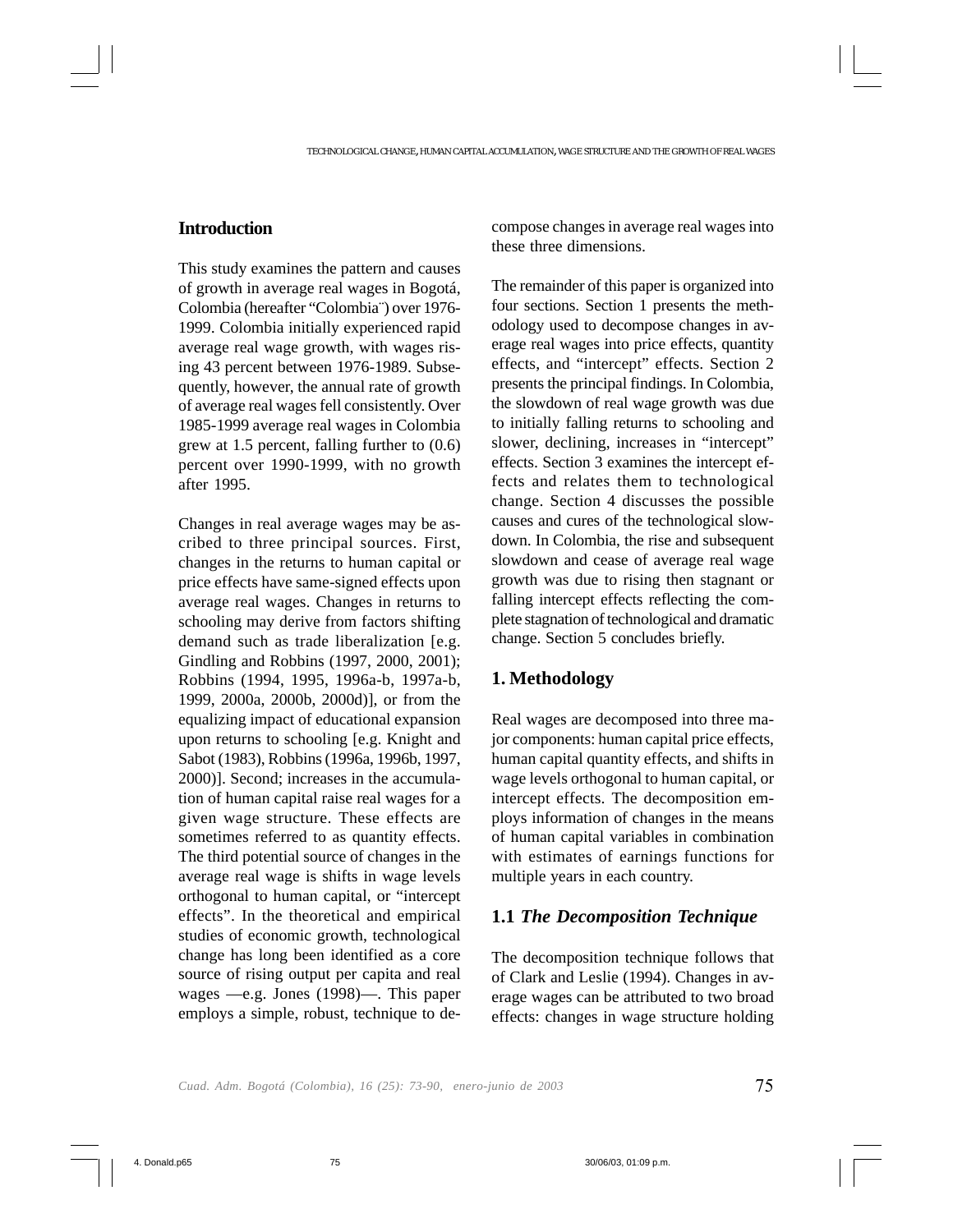quantities constant, and quantity effects, due to changing average levels of worker characteristics holding wage structure constant. The wage structure effects are further decomposed into intercept and price effects.

Suppose that  $y_0$ <sup>i</sup> is log earnings for individual 'i' in the base year 0, then;

$$
y_0^i = \sum_{j=1}^k b_{0j} x_{0j}^i , \qquad (1)
$$

Similarly for year "1" may be written:

$$
y_{1}^{i} = \sum_{j=1}^{k} b_{1j} x_{1j}^{i} , \qquad (2)
$$

where  $x_{0j}$ <sup>i</sup> is the jth characteristic for the individual 'i' and  $b_{0j}$  is the associated return for one unit of the characteristic. Thus, the change in the average earnings would be:

$$
Y_{1} - Y_{0} = \sum_{j=1}^{k} b_{1j} (X_{1j} - X_{0j})
$$
  
+  $\sum_{j=1}^{k} (b_{1j} - b_{0j}) X_{0j}$  (3)  
or  

$$
Y_{1} - Y_{0} = \sum_{j=1}^{k} b_{0j} (X_{1j} - X_{0j})
$$
  
+  $\sum_{j=1}^{k} (b_{1j} - b_{0j}) X_{1j}$  (4)

where  $X_{0i}$  is the average level of the jth characteristic for the population under consideration.

The first term in equation (4) gives us the quantity or composition effect and the second term is the effect reflecting changes in the wage structure. Changes in wage structure are then separated into intercept and price effects.

The parameters estimated for this decomposition are based on OLS estimates of a robust specification of the earnings function, where log hourly wages are regressed onto education, experience, experiencesquared and dummy variable for gender.

## **2. Empirical Findings**

## **2.1** *The Data*

This study uses household survey data for Bogotá, Colombia, from 1976 to 1999. The data sources are the National Statistical Department (DANE) annual household surveys for metropolitan Bogotá. These household surveys include information on earnings, hours worked, demographic characteristics as education, gender and age and, labor force status among others. Our samples are restricted to the full-time employees in the formal sector for comparability of hourly wage estimates. All tables and figures that follow refer are based on the sub-population and data source.

Table 1 presents summary statistics for Bogotá, Colombia for the period studied. In Colombia, average real wages grew quickly over 1976-1985, but thereafter grew very slowly and were stagnant over 1995-1999 (see also Figure 1). Mean educational levels grew rapidly over the period studied. In Colombia, mean experience rose gradually from 16.8 to 19.84 years.

## **2.2** *Estimated Earnings Functions*

Table 2 reports representative results for the estimated earnings function coefficients. A variety of specifications and techniques were explored, including pooling data over three year intervals, spline regressions, and Heckman selectivity corrections for female workers, etc.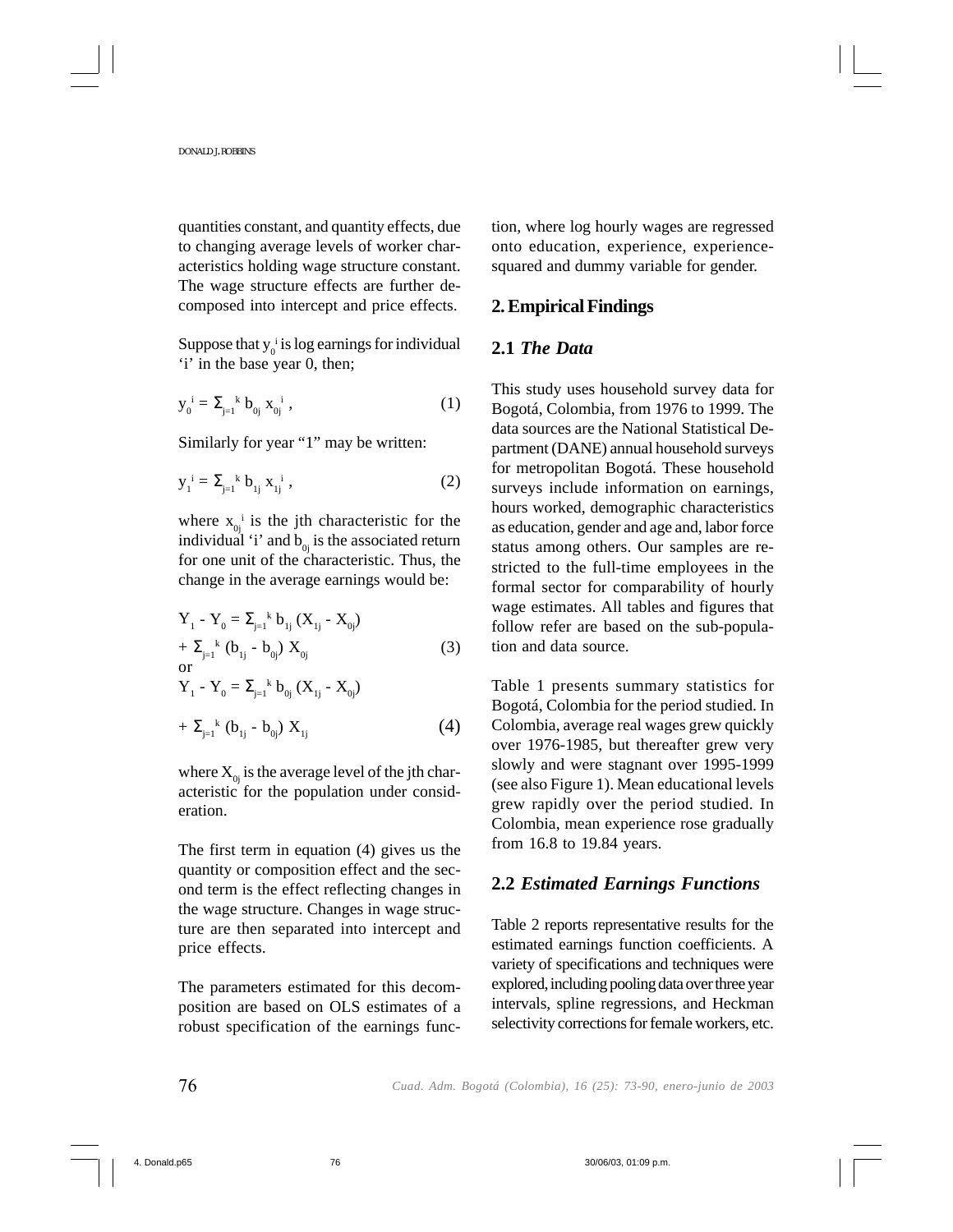| Variable           | 1976   | 1980   | 1985   | 1990   | 1995   | 1999   |
|--------------------|--------|--------|--------|--------|--------|--------|
| Schooling          | 6.63   | 6.88   | 7.55   | 8.86   | 9.04   | 9.85   |
| Experience         | 16.80  | 17.70  | 18.44  | 19.02  | 19.53  | 19.84  |
| Experience squared | 518.90 | 566.90 | 622.30 | 532.22 | 556.96 | 565.17 |
| Percent men        | 0.50   | 0.51   | 0.53   | 0.53   | 0.53   | 0.53   |
| Real wage          | 90.00  | 111.49 | 128.29 | 152.50 | 161.79 | 161.56 |

| Table 1                            |
|------------------------------------|
| Bogotá, Colombia: Sample Means (1) |

(1) Full time workers in the formal sector.

Schooling and experience in years. Real hourly wage in constant values of 1984.

Source: Figures calculated by the author on the basis of Encuesta Nacional de Hogares data.



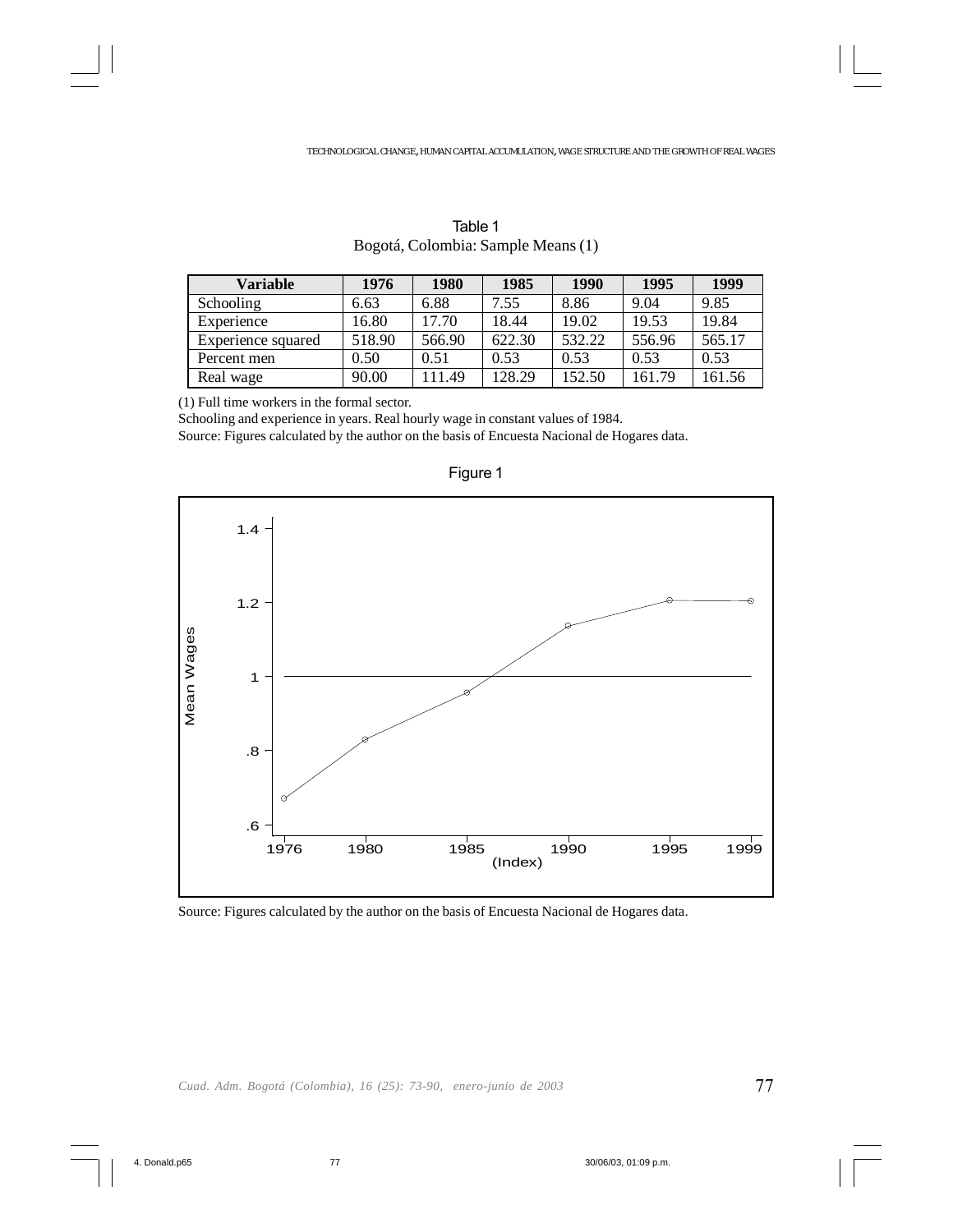The results were robust across specifications, and representative OLS estimates are reported. Decompositions calculated for different specifications yielded similar results.

The wage structure in Colombia changed dramatically over the period studied. First, the intercepts only rose over the 1976-1985 period in Colombia. Second, the returns to education and experience declined sharply in Colombia through 1990, with returns to education rising slightly thereafter. The causes of changes in the wage structure are beyond the scope of this paper and are the subject of several earlier studies. Those studies suggest that in Colombia the fall in returns to education over 1976-1999 was due to the downward pressure from rising educational attainment, while the rise in returns to schooling after 1990 may have been due to trade liberalization (Robbins, 1995, 1996ab, 1997a, 2000d). The estimated coefficient on the gender dummy in Colombia varies somewhat but shows no trend.

| Table 2                                                                               |
|---------------------------------------------------------------------------------------|
| Bogotá, Colombia: OLS Estimation Results / Dependent variable: log household earnings |

| Variable      | 1976      | 1980      | 1985      | 1990      | 1995      | 1999      |
|---------------|-----------|-----------|-----------|-----------|-----------|-----------|
| Schooling     | 0.161     | 0.136     | 0.119     | 0.118     | 0.119     | 0.132     |
|               | (48.3)    | (43.8)    | (49.2)    | (52.16)   | (56.38)   | (35.581)  |
| Experience    | 0.051     | 0.043     | 0.039     | 0.032     | 0.028     | 0.022     |
|               | (16.9)    | (15.5)    | (17.1)    | (14.13)   | (14.64)   | (6.09)    |
| Experience    | $-0.001$  | $-0.001$  | 0.000     | 0.000     | 0.000     | 0.000     |
| squared       |           |           |           |           |           |           |
|               | $(-12.6)$ | $(-10.3)$ | $(-10.7)$ | $(-8.10)$ | $(-8.05)$ | $(-3.03)$ |
| Gender        | 0.215     | 0.235     | 0.144     | 0.234     | 0.211     | 0.153     |
|               | (8.2)     | (9.7)     | (7.5)     | (12.84)   | (12.97)   | (5.23)    |
| Constant      | 2.831     | 3.191     | 3.435     | 3.430     | 3.510     | 3.390     |
| Adj. $R^2$    | 0.46      | 0.42      | 0.34      | 0.34      | 0.33      | 0.32      |
| F - statistic | 634       | 523       | 625       | 735.34    | 862.00    | 337.25    |
| Obs.          | 3046      | 2913      | 4812      | 5688      | 6982      | 3083      |

Note: absolute value t-statistics in parenthesis. Gender is a dummy variable equaling 1 if male. Source: Figures calculated by the author on the basis of Encuesta Nacional de Hogares data.

## 2.3 *Wage Decompositios*

The estimates obtained from these regressions and the means of human capital variables were used to compute equation (7). We identify three components of the total change in the real average wages. First, the changes in the constant, or intercept effects. Second, the price effect, which is divided into, schooling, experience and gender effects. Finally, we calculated the composition or quantity effects that are similarly subdivided into schooling, experience and gender components.<sup>1</sup> The

The table 3 reports total price and quantity effects, and their component parts. The total explained difference is the sum of total price and quantity effects.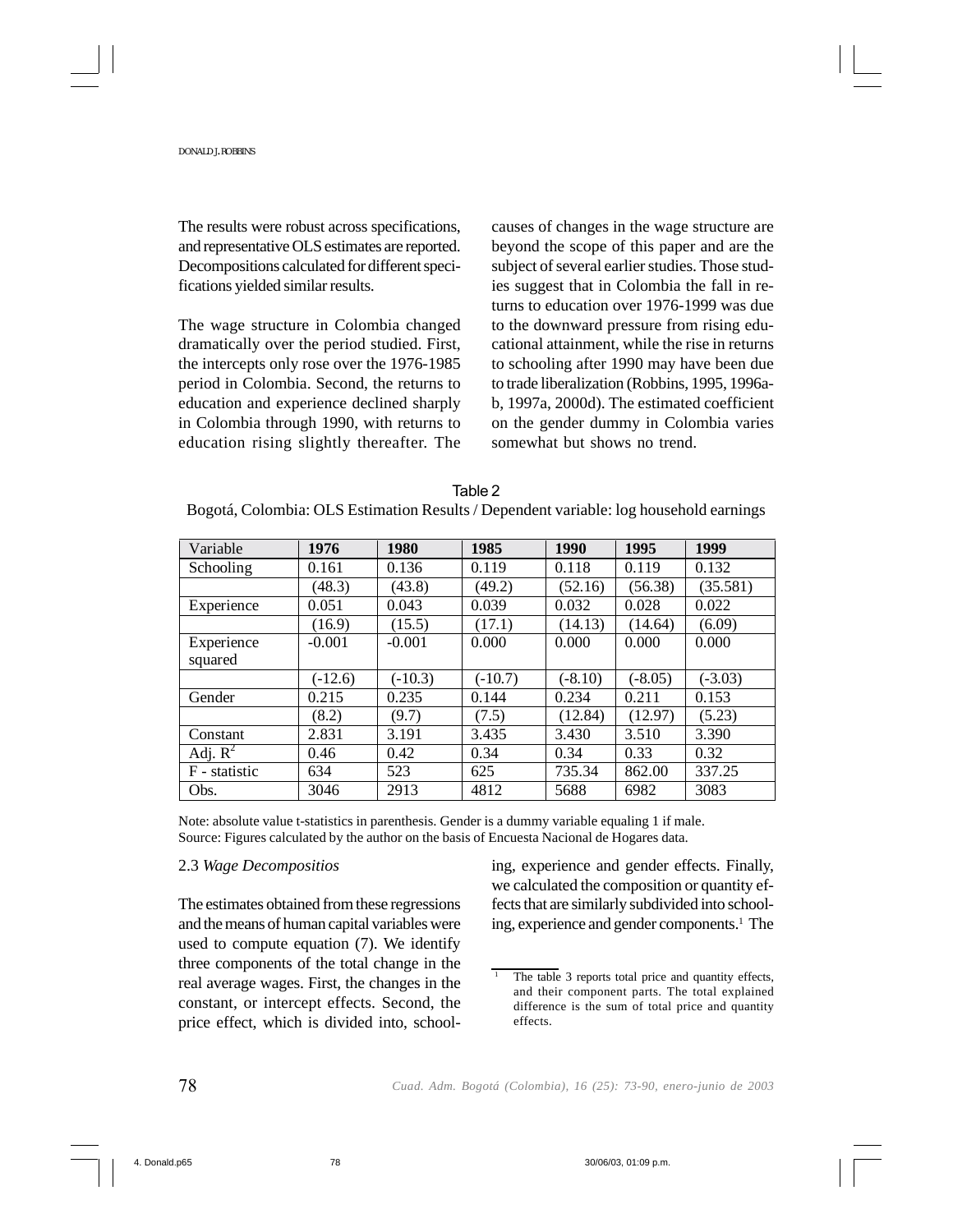total difference is the total explained difference plus the intercept or constant effect.

Table 3 presents the decompositions. Table 4 presents decompositions for 1976-1999 and 1985-1999. Price and quantity effects were dominated by schooling prices. The falling returns to education had a large negative effect upon average real wages over 1976-1990, averaging 90 percent of the total difference. After 1990, the rise in returns to education had a small positive impact upon average real wages. Quantity effects were dominated by schooling throughout the 1976-1994 period that averaged 58 percent of the total difference. The decline in the estimated wage-gender gap, or the estimated coefficient on the gender dummy, were reflected in an overall increase of real average wages, though the rising percent of women in the labor force exercised a modest depressing effect upon average real wages, due to the continued existence of an estimated wage-gender gap. Intercept effects were positive and large over the 1976-1985 period. However, after 1985 intercept effects were negative or small.

The decompositions reveal that Colombia's growth and experience in real average wages over 1976-1985 was lowered by falling returns to schooling, while but this was not the result of intercept effects, which were strongly positive. In this period, the slower increase in real wages in Colombia was due to falling returns to education and experience.

After 1985, the pattern of average real wage growth fell sharply due principally to intercept effects. Intercept effects after 1985 became zero or negative. Rising educational levels continued to contribute modestly to increasing real wages. Returns to education and experience were fairly stable after 1985. Returns to education in Colombia had a small positive effect upon average real wages in this period, while continued declines in the returns to experience had a small depressing effect on average real wages.

| <b>Variable</b>         | 1976-80 | 1980-85 | 1985-90 | 1990-95 | 1995-99 | 1976-99 | 1985-99 |
|-------------------------|---------|---------|---------|---------|---------|---------|---------|
| <b>Total Difference</b> | 0.21    | 0.15    | 0.20    | 0.07    | 0.01    | 0.75    | 0.24    |
| Change in constant      | 0.36    | 0.24    | $-0.01$ | 0.08    | $-0.12$ | 0.56    | $-0.04$ |
| Explained               | $-0.15$ | $-0.10$ | 0.21    | $-0.01$ | 0.13    | 0.19    | 0.28    |
| difference              |         |         |         |         |         |         |         |
| Total price effect      | $-0.21$ | $-0.19$ | $-0.01$ | $-0.04$ | 0.03    | $-0.46$ | $-0.07$ |
| Schooling               | $-0.17$ | $-0.12$ | $-0.01$ | 0.01    | 0.11    | $-0.19$ | 0.10    |
| Experience              | $-0.05$ | $-0.03$ | $-0.05$ | $-0.04$ | $-0.06$ | $-0.24$ | $-0.17$ |
| Gender                  | 0.01    | $-0.05$ | 0.05    | $-0.01$ | $-0.03$ | $-0.03$ | 0.00    |
| Total quantity          | 0.06    | 0.10    | 0.22    | 0.03    | 0.10    | 0.65    | 0.35    |
| effect                  |         |         |         |         |         |         |         |
| Schooling               | 0.04    | 0.09    | 0.16    | 0.02    | 0.10    | 0.52    | 0.27    |
| Experience              | 0.01    | 0.00    | 0.06    | 0.01    | 0.01    | 0.12    | 0.08    |
| Gender                  | 0.00    | 0.00    | 0.00    | 0.00    | 0.00    | 0.00    | 0.00    |

Table 3 Colombia: Decomposition of Log Real Wage Change

Source: Figures calculated by the author on the basis of Encuesta Nacional de Hogares data.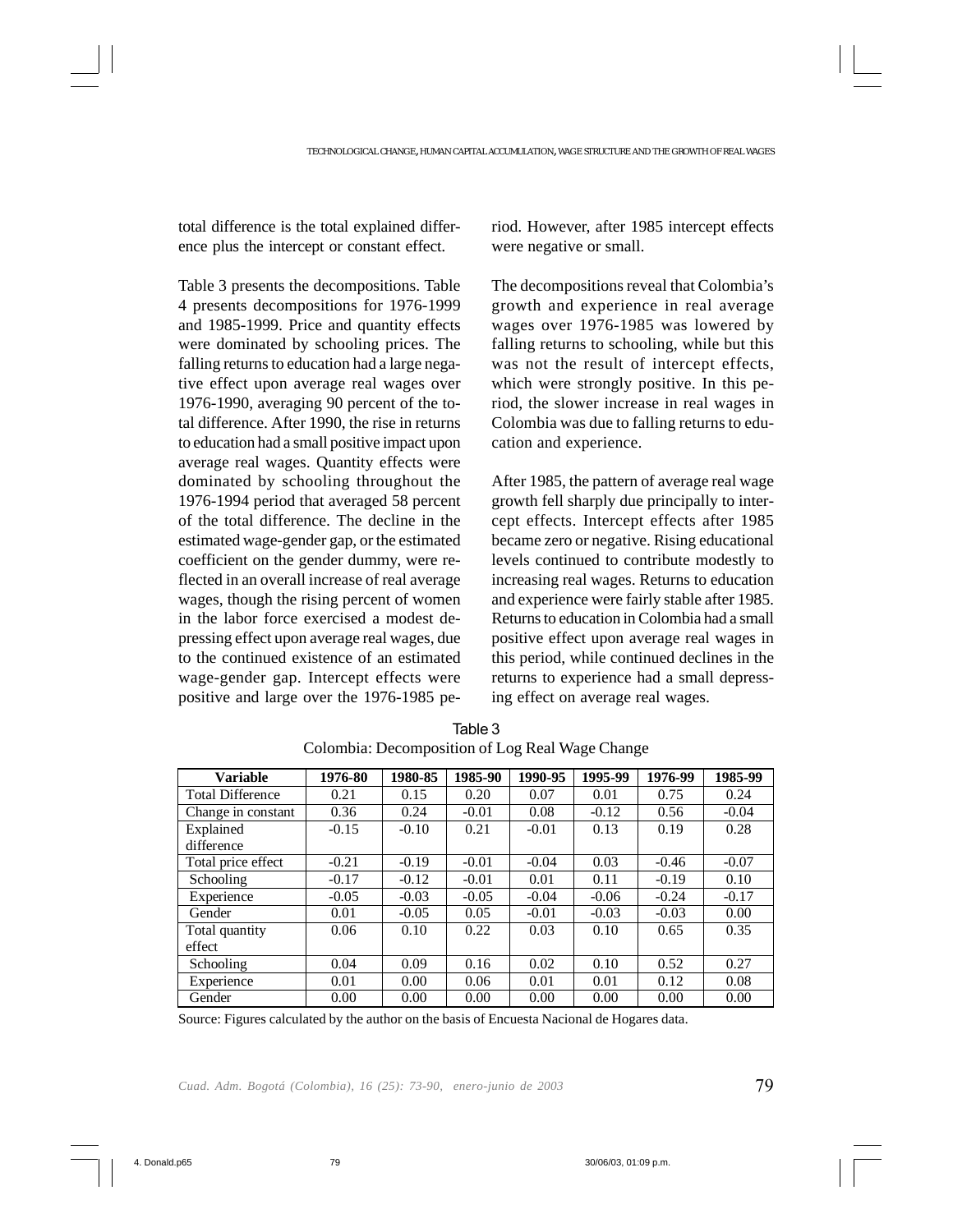| <b>Variable</b>             | 1976-99 | 1985-99 |
|-----------------------------|---------|---------|
| <b>Total Difference</b>     | 0.75    | 0.24    |
| Change in constant          | 0.56    | $-0.04$ |
| <b>Explained difference</b> | 0.19    | 0.28    |
| Total price effect          | $-0.46$ | $-0.07$ |
| Schooling                   | $-0.19$ | 0.10    |
| Experience                  | $-0.24$ | $-0.17$ |
| Gender                      | $-0.03$ | 0.00    |
| Total quantity effect       | 0.65    | 0.35    |
| Schooling                   | 0.52    | 0.27    |
| Experience                  | 0.12    | 0.08    |
| Gender                      | 0.00    | 0.00    |

Table 4 Decomposition-Bogotá, Colombia

Source: Figures calculated by the author on the basis of Encuesta Nacional de Hogares data.

## **3. The Impact of Technology on Wages**

Changes in the intercept of the earnings function may derive in part from changes in the rate of technological change. To relate our intercept to changes in technology, we begin with an aggregate production function, summarizing the basic augmented Solow model of Mankiw, Gregory, Romer, and Weil (1992) and relate those results to the estimated earnings function's intercept. The same result of this section generalizes to optimizing growth models such as (Cass-Koopmans, 1965) and the Ramsey growth model presented by Barro and Sala-I-Martin (1995, Chapter 2). This model employs the aggregate of human capital rather than the number of workers as the labor input, L, where L is the number of workers, N, times their average human capital,  $H$ ,  $L =$ NH. Subsequently we will incorporate the labor force participation rate, p, as well, so that  $L = NHp$ .

We specify aggregate output with Harrodneutral technical change and human capital. In this formulation, changes in the average real wage reflect changes in the level of human capital and the level of labor-augmenting technology. Where Q is output, Ld is aggregate demand for human capital, Ls is the aggregate supply of human capital, H is human capital, N is the economically active population and A is labor-augmenting technical change we have the aggregate production function:

$$
Q = K^{(1-a)} (Ld A)^{a}.
$$

Labor supply, Ls, is equal to the number of workers times their average human capital:

$$
Ls=NH,
$$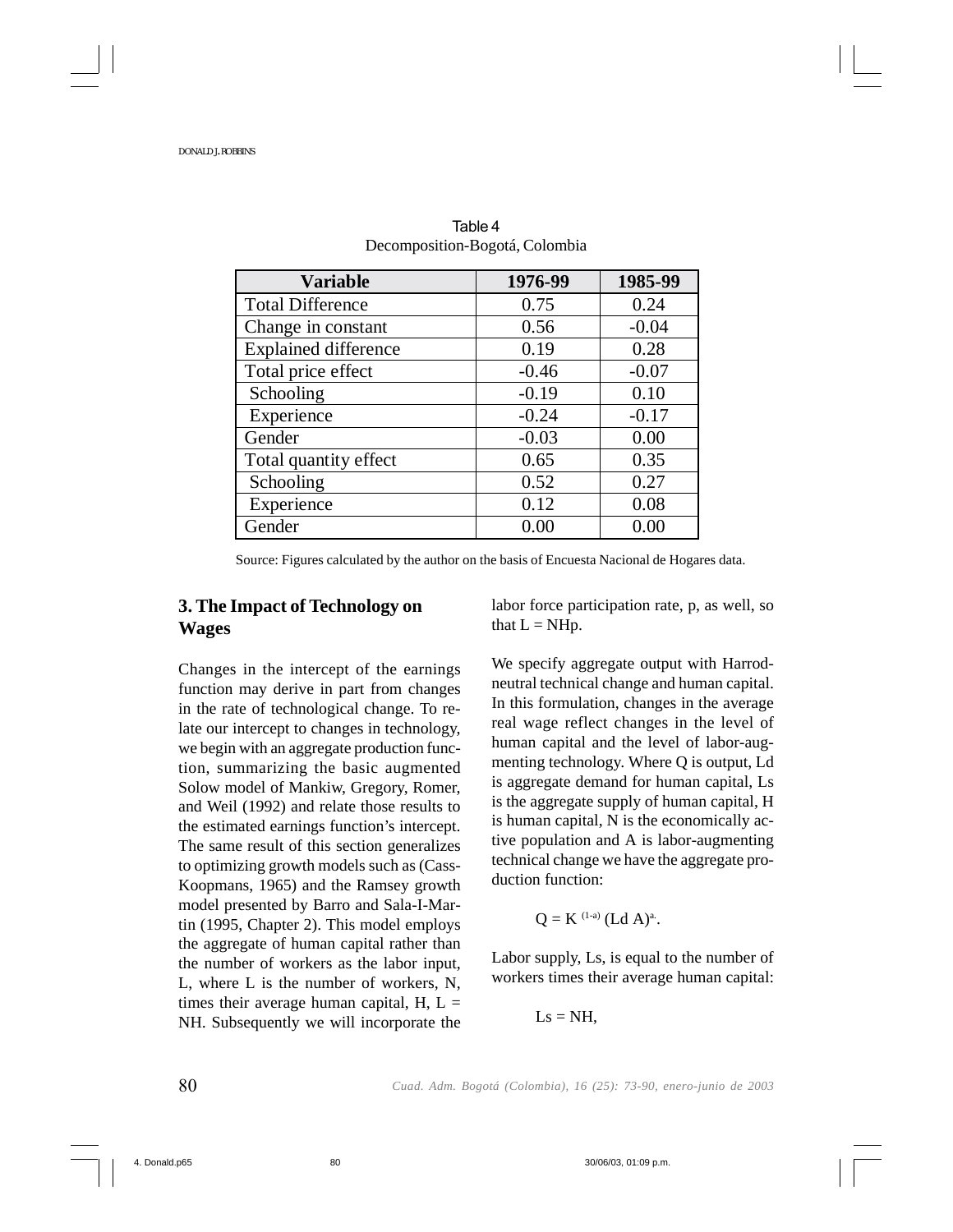where  $H = e^{bS}$ , where b is the average return to education, and S is the average level of education. Thus, setting supply equal to demand we have:

$$
Q = K^{(1-a)}
$$
 ( NHA )<sup>a</sup>.

Rewriting in per capita terms, we have per capita output, q, in terms of per capita capital, k, times a term in labor-augmenting technology and average human capital:

$$
q = k^{(1-a)} (AH)^a
$$
.

It is convenient to define our state variables by dividing these per capita variables by the product of labor-augmenting technology and average human capital, AH. Thus, where q~  $\sim Q$  (NAH) and k  $\approx$  K/ (NAK), we can rewrite the production function as:

$$
\widetilde{q} = \widetilde{k}^{(l-a)}
$$

The capital accumulation equation is:

$$
\widetilde{k} \cong sq - (n + g + d + h)k
$$

where s, n, g, d and h are respectively the savings rate, and the growth rates of population, technology, the rate of depreciation and the rate of human capital accumulation. The steady state values of  $q^{\sim}$  and  $k^{\sim}$  are found by setting the time derivative of  $k<sup>2</sup>$  equal to zero. This leads to the following steady-state value of the output-technology ratio, q<sup>-</sup>:

$$
\widetilde{q}^* = (s/(n+g+d+h))^{(l-a)/a}
$$

Solving for the level of per capita output, q, we see it is proportional to the product of the level of human capital, H, times the level of labor-augmenting technology, A:

$$
\widetilde{q}^* = (s/(n+g+d+h))^{(l-a)/a} \mathbf{H} \mathbf{A}
$$

Thus, the growth rate of per capita output, unconditioned upon human capital accumulation, is the sum of the growth rate of human capital and the growth rate of technology:

$$
\widetilde{q}^* = \widehat{H} A
$$

Alternatively, the rate of growth of the level of output per capita conditional upon the level of human capital is equal to the rate of technological change:

$$
\hat{Q}/(HN) = \dot{A}
$$

## **3.1** *Linking the Aggregate Production Function to the Earnings Function*

First, we relate the steady state growth result to the marginal product of an additional unit of human capital,  $Q_{HN}$ , and its steady state growth rate. Let L' denominate NH, the aggregate of human capital. Then the marginal product with reference to a the aggregate of human capital, or in equilibrium with the price of a unit of human capital, is:

$$
Q_{HN} = a (Q/NH).
$$

To relate this price of a unit of human capital to the steady-state equilibrium, note that  $q^{\sim}$  (or/Q/ANH). Therefore, the marginal product of HN, or the price of a unit of hu-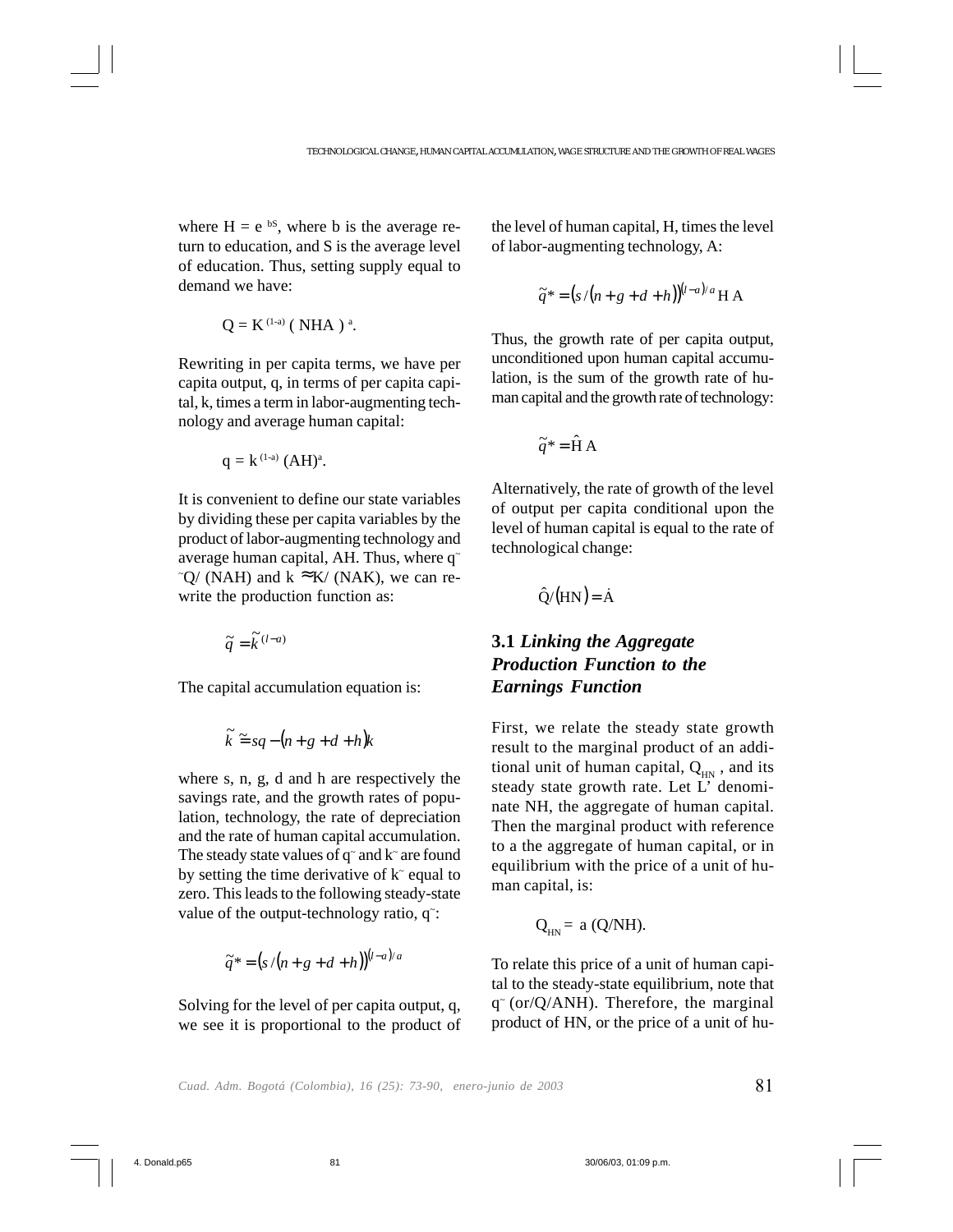man capital can be expressed in terms of the steady-state outcome as follows:

$$
Q_{HN} = a A (q^{-*}),
$$

and, as 'a' and q~\* are constants, the growth rate of  $Q_{HN}$  is equal to the growth rate of technology, A.

Next we relate the steady state price of a unit of human capital to the earnings function:

$$
W_i = H_i = e^{\circ} H_i = e^{\circ + bSi}
$$
,

where  $e^o$ , and o is the intercept in the empirical earnings function.

Here the key point to emphasize is that . and hence ?? o ??are determined in the aggregate market by ?  $H_i$ . In addition, we have shown that this price grows at the rate of technological change, ?.

This formulation is modified only slightly if we consider labor force participation, P, explicitly, then the aggregate woman input is NHP. We would then be interested in Q/  $N*P$ , or  $q*'$  and, where p is the growth rate of labor force participation, we would have:

$$
q^{*}{}' / H = (s/ (n + g + d + h + p\;))^{(1-a)/a} \cdot A.
$$

The estimated intercept of the earnings function will also change if the sum of growth rates of population, human capital and labor force participation changes. Such changes in growth rates would imply movement between, not along, steady state paths. Increases in the sum of the growth rates of labor supply variables would depress the average real wage per unit of human capital. Because for these relatively short periods and for these particular countries and periods the growth rates of these labor force factors were relatively constant, we interpret the changes in the estimated intercepts to substantially reflect changes in labor-augmenting technology.

## Table 5

Estimated Labor Augmenting Technical Change (?) and Total Factor Productivity (TFP) (Percent annual growth rates)

| Colombia                                         |         |            |         |            |  |
|--------------------------------------------------|---------|------------|---------|------------|--|
| <b>Constant Female Labor Force Participation</b> |         |            |         |            |  |
|                                                  |         |            |         |            |  |
| Period                                           |         | <b>TFP</b> |         | <b>TFP</b> |  |
| 1976-1985                                        | 4.58    | 2.98       | 9.00    | 5.87       |  |
| 1985-1990                                        | $-0.76$ | $-0.49$    | 0.74    | 0.48       |  |
| 1990-1995                                        | 1.6     | 1.00       | 2.60    | 1.69       |  |
| 1995-1999                                        | $-0.50$ | $-0.30$    | $-0.50$ | $-0.30$    |  |
| 1990-1999                                        | $-3.10$ | $-2.00$    | $-2.10$ | $-1.36$    |  |

Notes: ?, is estimated as the exponential growth rate of the level of the real wage conditional upon education and experience, or exp  $(\alpha_0)$  where  $\acute{a}_0$  is the estimated intercept in the log wage earnings function. TFP is calculated as the labor share times. For Colombia the labor share used was (.65), from Greco (1999). Source: Figures calculated by the author on the basis of Encuesta Nacional de Hogares data.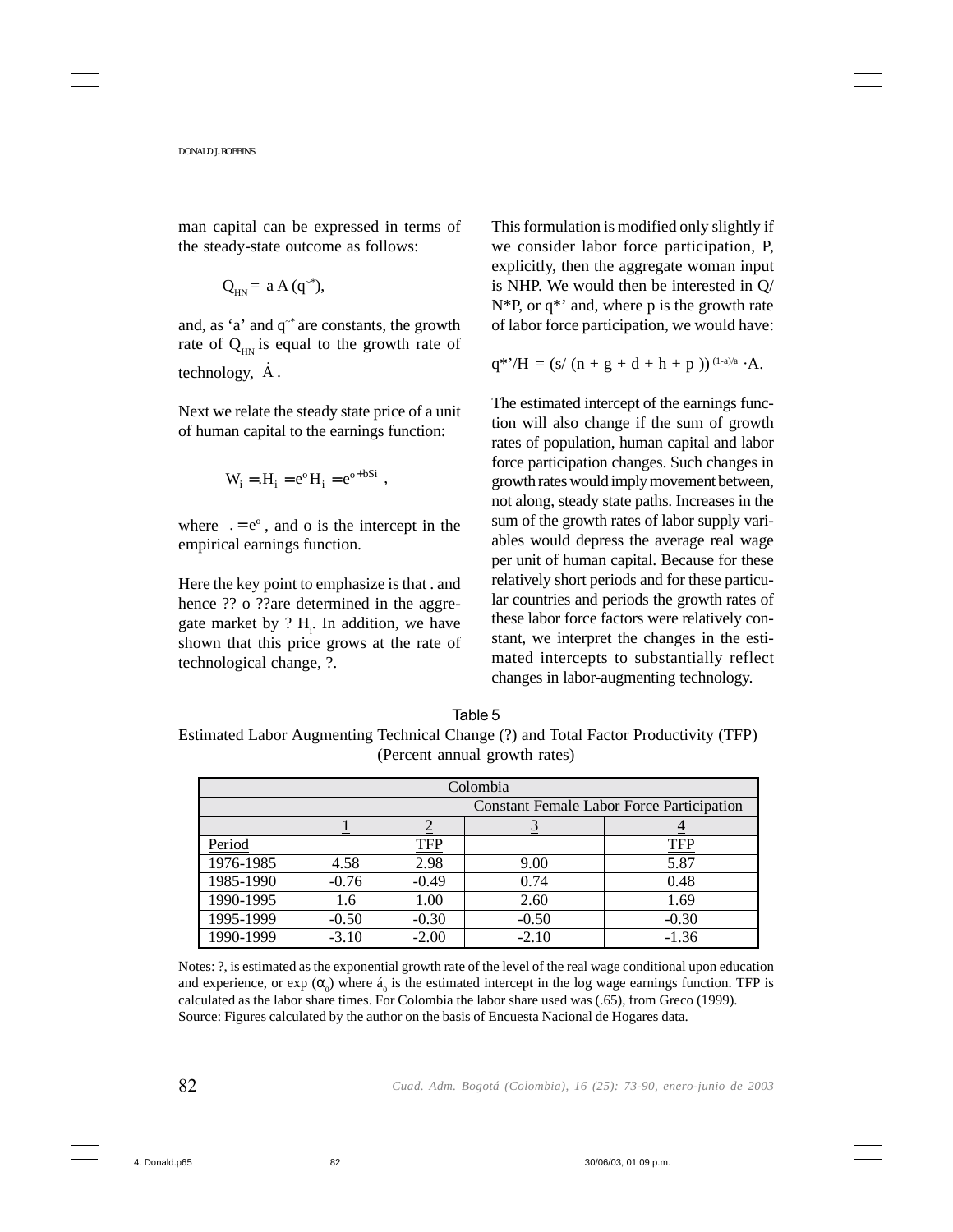Table 5 presents the estimated rates of labor-augmenting technical change, and corresponding estimates of total factor productivity (TFP). The TFP estimates are equal to the rate of labor-augmenting technical change times the labor share.2

The estimates of technical change discussed thus far are approximate. Various factors may cause observed data to deviate from the assumptions in the human-capital augmented growth model. This method of measuring technological change requires that the economy be, roughly, in steady state equilibrium. Robbins (1998, 1999) present a model and evidence for Bogotá, Colombia where the female labor force participation rate responds endogenously to exogenous components of economic growth, particularly for the period 1980-1994. If women in the potential labor force have similar underlying reservation wages, then their participation rate will tend to increase, depressing the average wage conditional upon human capital downward towards that reservation wage. Exogenous components of economic growth will tend to induce rising female labor force participation rates and observed real wages will grow at a lower rate than were female labor force participation constants. To the extent that the growth of female labor force participation rates are accelerating, the economy may be out of the steady state, with output per unit of human capital rising more slowly than the steady state values. Under these circumstances, using observed wages would understate technological change.

To reflect this possibility the implied rates of Harrod-neutral technological change and total factor productivity were recalculated under the assumption that the female labor force participation rates were constant after 1976. Simulated wage series are calculated as follows. Begin with a simple Cobb-Douglas production function  $Q = L<sup>a</sup>K$  $(1-a)$ , where the wage equals  $(aQ/Ld)$ . In equilibrium labor demand equals labor supply, Ls, or  $w = aQ/Ls$ . Labor supply is the number of potential workers, N, times their average human capital, H, times the labor force participation rate, g. Distinguishing between men and women we have

$$
Ls = N_m H_m g_m + N_f H_f g f,
$$

where the subscripts 'm' and 'f' refer to males and females, respectively. H, human capital, equals e<sup>bs</sup>, where s is average education and b is the average rate of return to education. We would like to calculate the wage that would have occurred with constant female labor force participation, or W\*. To do so define Ls\* as the labor supply for constant gf. This is calculated directly. The percent change between the simulated and observed wage, (  $(W^* - W)/W$ , simplifies to  $(Ls/Ls^* - 1)$ , so the simulated wage for constant labor force participation is  $W^*$  (Ls/Ls<sup>\*</sup>). An advantage of this method is that it does not require series on physical capital or prior values of technological change. The same result holds for more complicated production functions of the sort used in Lucas (1988) and Mankiw, Romer and Weil (1992) where output is specified as  $Q = (AHL)^a K^{(1-a)}$ . (See Bils y Klenow (1996) for a similar formulation).

Columns 3 and 4 of Table 5 report the modified estimates of Harrod-Neutral and Total

<sup>&</sup>lt;sup>2</sup> Re-writing the production function we have  $Q = A$ (a) $K^{(1-a)}L^{(a)}$ , where dln  $(A^a) / dt = a$ ? corresponds to the usual TFP term.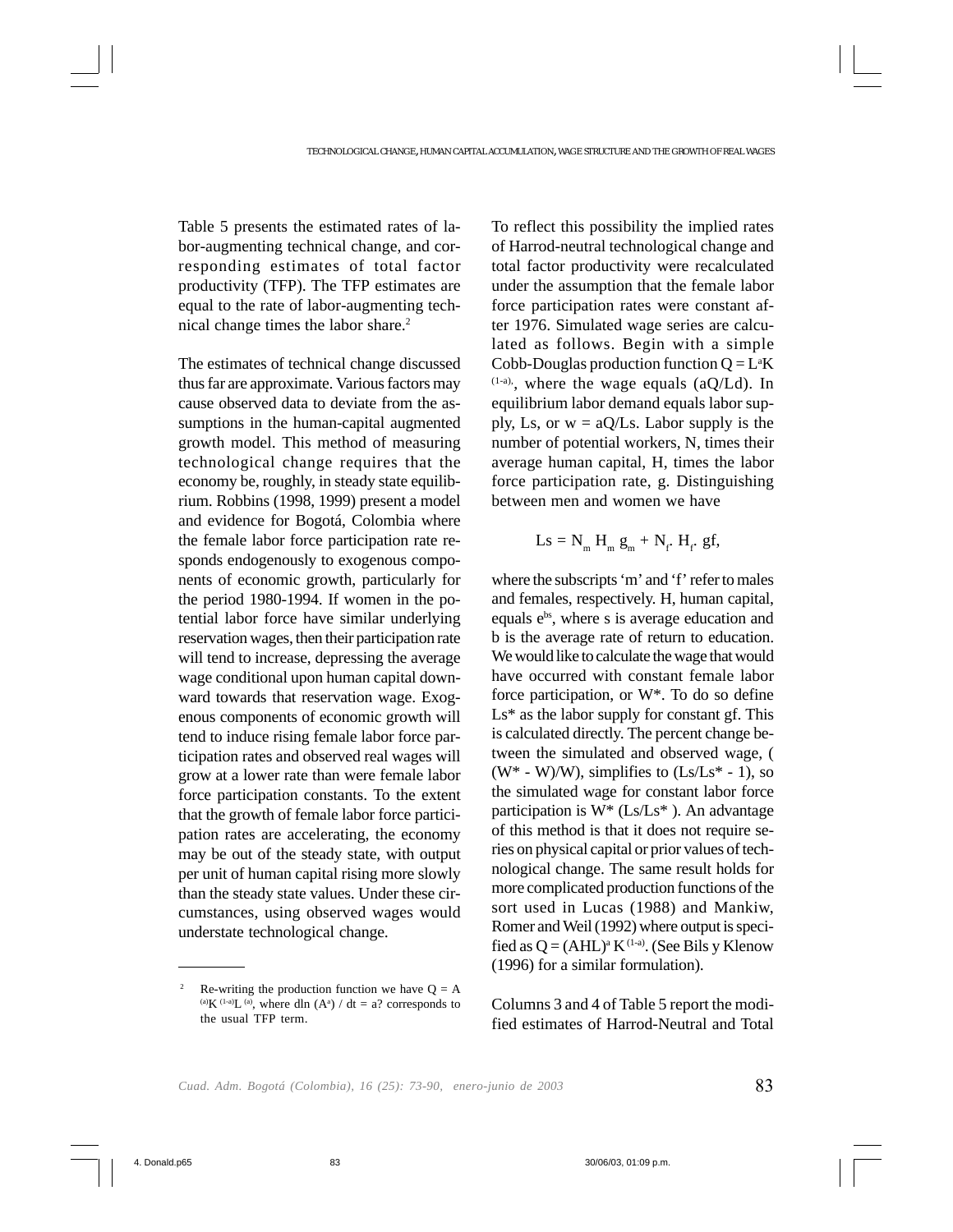Factor Productivity (TFP) change. These figures almost surely overestimate TFP, but provide an upper bound and provide corroborating information on the pattern of TFP over time. In combination with the prior estimates, we get the following ranges of TFP for Bogotá, Colombia. Over 1976-1985 TFP estimates are high and range from 2.98 to 5.9 percent. This short interval with high growth rates likely reflects cyclic factors or movement from below the steady-state level of per capita output towards the steady state level. Over 1985-1990 TFP estimates range from -.5 to .5 percent; over 1990- 1994 TFP estimates range from .5 to 1.3 percent; and over the 1985-1994 period TFP estimates range between 0 and .83 percent. Thus, all these TFP estimates portrait a situation of significant productivity slowdown for Colombia over the 1976-1994 period. This pattern of falling productivity is broadly consistent with estimates by Pontón, Posada and Urrutia (1999), or "Greco?.3

## **4. Interpretation and Policy Recomendations**

To understand the past and affect the future, three dimensions of wage behavior  human capital price effects, human capital quantity effects and shifts in wage levels orthogonal to human capital - require explanation. Thorough examination of the causes of these factors is beyond the focus of this study and has been the subject of extensive prior research.

Causes of changing wage structure - Earlier work documented and analyzed the fall of relative wages and returns to schooling<sup>4</sup> over 1976-1990 and subsequent rise, showing that the fall was due to the impact of the rising relative supply of more educated workers upon relative wages [e.g. Robbins (1996a, 1996b, 1997 and 2000b)].<sup>5</sup> That work also showed that the modest upturn in relative wages and returns to schooling after 1990 reflected skill-biased relative demand shifts that may have been associated with Colombia's modest trade liberalization, and that rising relative wages in other countries were associated with trade liberalization.

Causes of changing educational attainment —Other work examines the causes of growth

<sup>3</sup> A caveat is warranted concerning the Greco estimates. Though the Greco study initially discusses a production function with human capital along the lines discussed in this paper, their actual estimates do not include human capital. This is because they wish to estimate productivity growth over a very long period, beginning in 1925, when measures of human capital are not available. The consequence of omission of human capital in their estimates of technological change appears to be to upward bias in their technological change estimates, due to omission of the human capital variable that would be positively correlated with the time trend variable they use to capture technological change. The TFP estimates associated with the Greco estimates are not reported here, as they are not presented explicitly in that study.

Relative wages are the ratio of wages of workers with higher education to wages of workers with primary-complete education. This measure is monotonically related to returns to education and hence I refer to them interchangeably.

<sup>5</sup> Robbins (2000b) presents evidence that shifts in domestic relative supply have first order impacts upon relative wages in small open economies, in contravention to the Rybczynski theorem.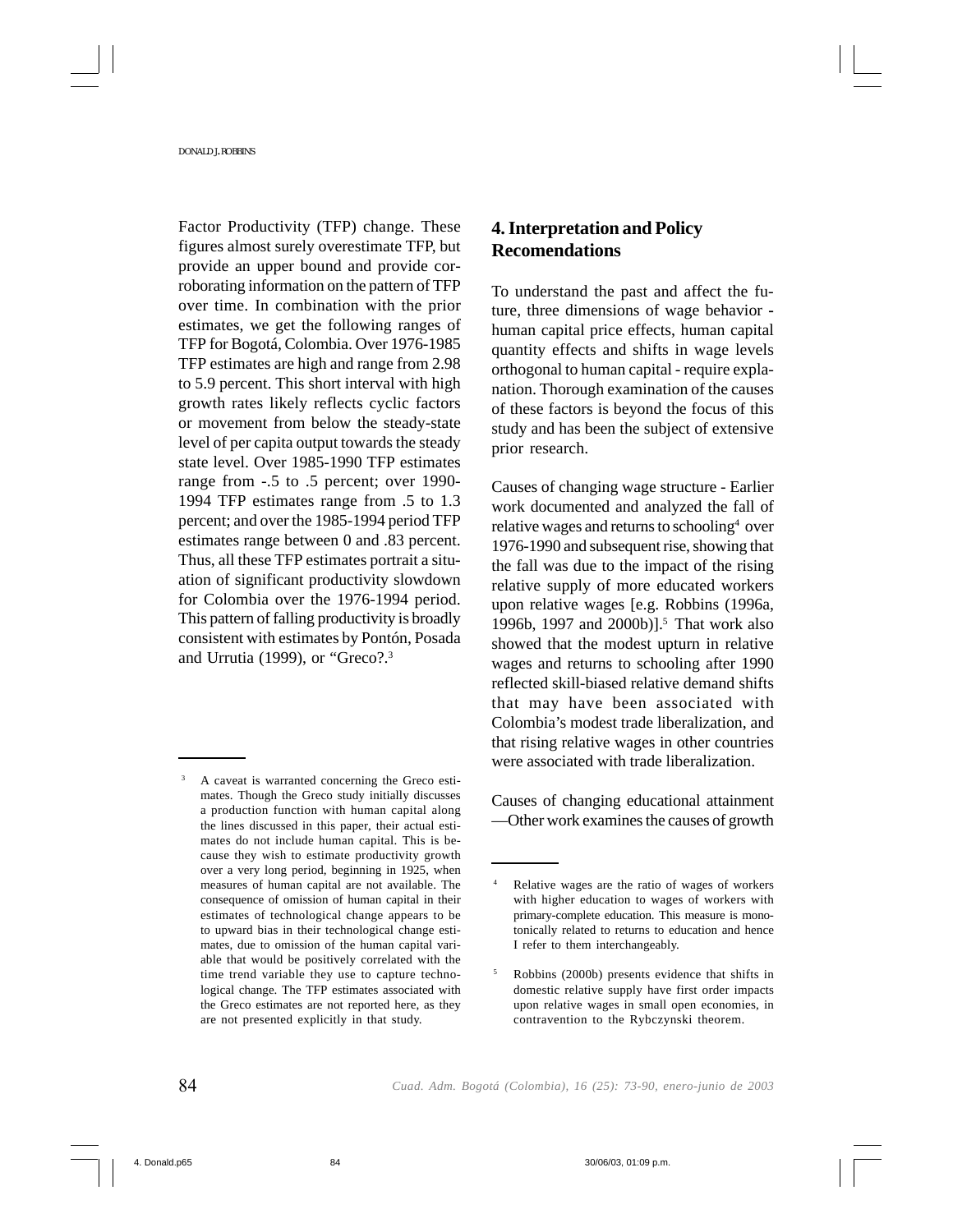in education in Bogotá, Colombia as well as five other Latin American countries (Robbins, 1998, 2000c, 2000d). That work finds that the principal cause of rising educational attainment is the rising opportunity costs for women, originating in per capita growth in GDP, and only secondarily returns to education and public spending on education.

Causes of changes in the level of wages contingent on education and experience - Above it was shown that the stagnation in the growth of the intercept of the earnings function, controlling for the increase in the female participation rate, may significantly reflect stagnation in productivity growth. If so, what causes may underly such stagnation in productivity growth and what policies may be proposed to remedy that stagnation? According to a study by the Greco group of the Banco de la República (1999), Colombia experienced reasonable productivity growth prior to 1976 but productivity growth slowed substantially in the 1980s. Those findings are broadly consistent with the interpretation of this paper. Nonetheless, the causes of the stagnation of Colombia's productivity growth are less understood.

One important candidate to explain the stagnation in productivity growth could be high and rising industrial and financial concentration, particularly where such concentration was not due to returns to scale. The absence of competition can lead to low growth rates, and the lack of incentives for technological innovation. Unfortunately, it has not been possible to reliably study industrial and financial concentration in Colombia. This is because Information on industrial concentration derives from the National Statistical Institute (DANE), which only reveals information at the plant, not the firm, level. Thus, for example, while today there is only one firm producing beer in all of Colombia, the data from the DANE on beer plants would lead to a low and entirely misleading index of industrial concentration. In the absence of objective information on industrial concentration is its perhaps useful to note that there is a widespread perception that ownership in Colombia is highly concentrated in a few economic groups, consisting of financial-industrial conglomerates. If industrial concentration is high, and even more-so if such concentration has grown in recent decades, this would have likely contributed to low rates of technological change. $6,7$ 

<sup>6</sup> According to many authors, the National Front coalition helped stabilize national political and economic policy but was also an agreement among elite groups to exclude popular participation. [e.g. Rudolf Hommes: "The National Front permitted a certain continuity and consensus regarding economic management which continued until the end of the 1980's. ... The pact was essentially an agreement between two competitive factions from the same elite that colluded to exclude from the political process the vast majority of the population and divide the resources that derived from their management of the State." (Rudolf Hommes, Former Minister of the Treasury; El Portafolio, May 16, 2000)]. It is plausible, therefore, that the National Front contributed to rising economic concentration.

The experience of Chile serves as an example. After 1973, industrial and financial sector concentration grew dramatically. The concentration was so severe that the international debt crisis of the early 1980's shook the Chilean financial system to its foundations and led to 40 percent unemployment. The government took over the banking sector and subsequently implemented an intelligent, far-reaching system of financial sector and industrial and anti-trust regulation which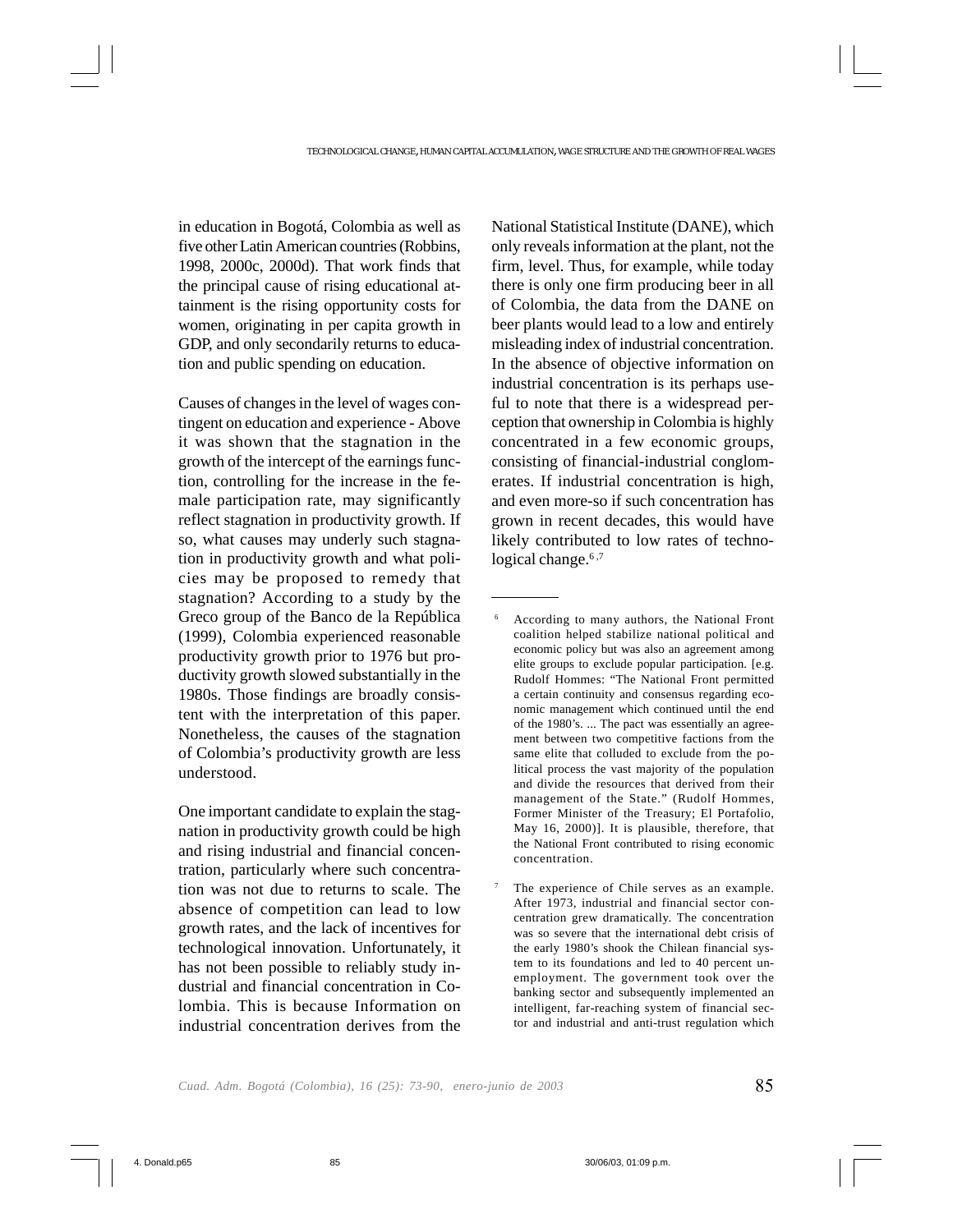Another potential contributor to productivity stagnation is the rising share of government spending on GDP. Since 1990 public spending rose from 9 to 20 percent of GDP. Crowding-out of the private sector, however, since the roots of the productivity crisis pre-date 1990 this is likely not the only cause. Yet another possible cause could be the very high real interest rates since the mid-1980's. Though there are potentially many different interest rates, a central lending rate reported by Colombia's central bank, in real terms, rose from roughly zero in the mid-1970's to approximately twenty-percent and remained at that level through 2001.

## **4.1** *Policies for the Future*

Average real wages can rise due to an acceleration in technological change, to increases in the returns to schooling, or to increases in the average level of education or experience. Thus, policies that foster these outcomes will contribute to increasing real wages. Nonetheless, related work comparing the sources of increases in average wages between Bogotá, Colombia and Taiwan, finds that average real wages rose much more rapidly in Taiwan than in Bogotá, despite similar increases in educational attainment, due to the much faster rise in the intercept of the earnings function there that corresponded to much faster growth in technological change [Robbins (2000e)]. Thus, growth in educational attainment alone is not enough. Furthermore, as emphasized in Robbins (1998, 2000c y d), growth in educational attainment is linked to growth in per capita economic output and hence technological change, so that policies directed to affect educational attainment without encouraging technological change and economic growth are unlikely to achieve great success. And, as regards policies that might be directed towards increasing the returns to education, the negative impact this would have upon the distribution of earnings would likely be too high a price to pay to marginally increase average real wages. Thus, priority should be given to policies that lead to accelerating technological change and per capita economic growth.

## **4.2** *Accelerating Technological Change*

To the extent that excessive industrial concentration is an important cause of stagnation of productivity growth, two paths suggest themselves to remedy this situation. The direct path would be the forceful implementation of anti-monopolistic regulation policies. A second path often suggested is trade liberalization. Among trade liberalization's virtues is its power to act as a surrogate to anti-trust policies. Trade liberalization imposes competitive pressures upon domestic producers of tradeable goods, though these competitive pressures do not extend to sectors producing nontradeable goods. Moreover, while it is commonly accepted that full trade liberalization

has been fundamental to Chile's economic efficiency and growth ever since. Elsewhere, in the United States the recent actions of the United States Justice Department against the Microsoft Corporation are evidence of the same preoccupation for guaranteeing competitiveness. Competition through anti-trust regulation has been a pillar of capitalism's successes and its absence a recipe for capitalism's disasters of stagnation, inefficiency and inequality.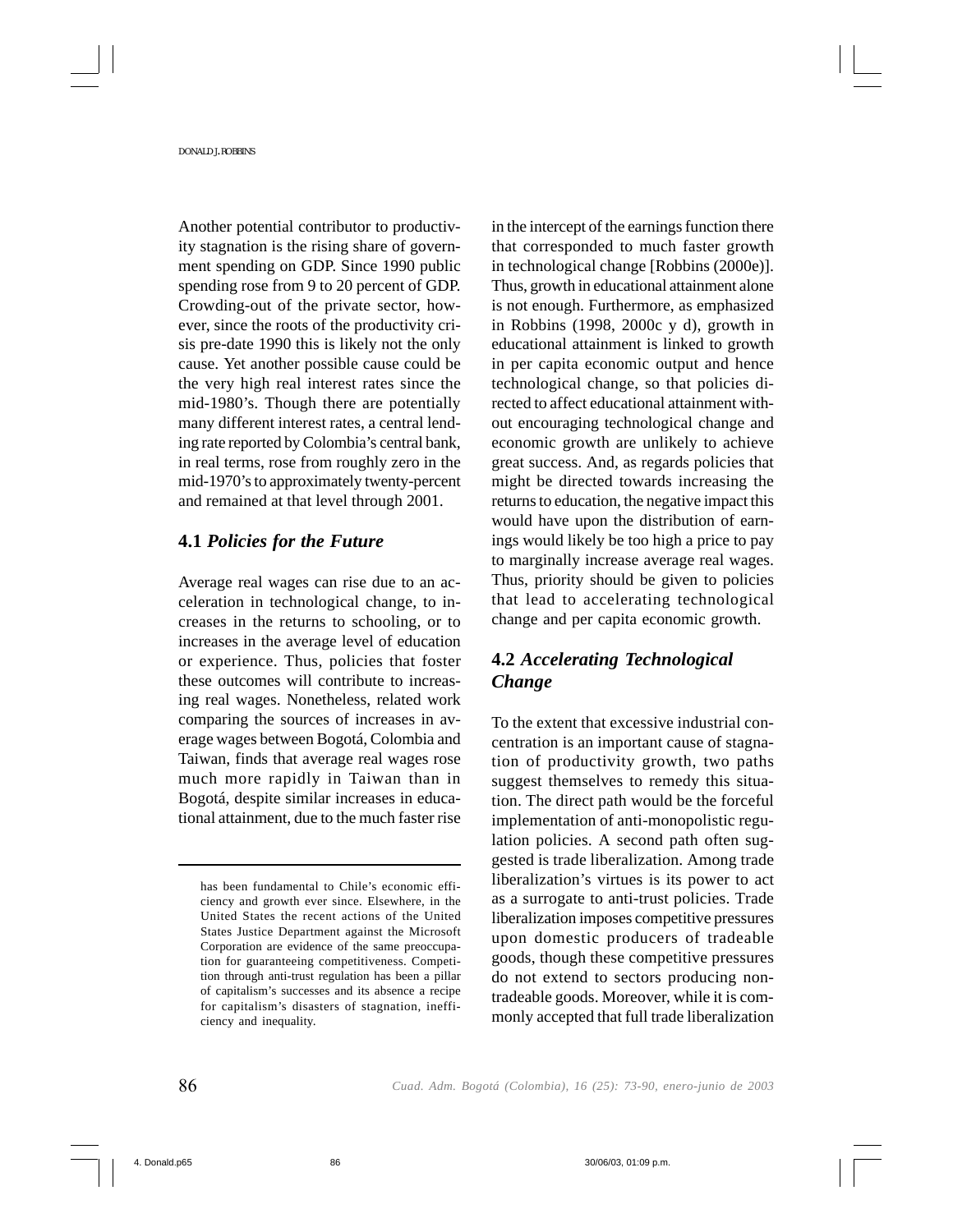has been implemented in Colombia, this is not clear. If trade liberalization were consisted only in the reduction of nominal tariffs, then it would appear that Colombia had fully liberalized in he 1990's. However, real trade liberalization involves many other factors, including explicit and implicit non-tariff barriers. Satisfying academic studies of this do not exist.8 Apparently in Colombia, in sectors such as transport, many exceptions and barriers exist that have limited the scope of trade liberalization, suggesting that further competitive pressures could be brought to bear through a more thorough trade liberalization that eliminated remaining non-tariff barriers.

A second channel through which full trade liberalization can affect technological change is through induced technology transfer. This was early proposed and empirically supported as part of the Skill-Enhancing Trade hypothesis of Robbins [Gindling and Robbins (1997, 2000, 2001); Robbins (1994, 1995, 1996a-b, 1997a-b, 1999, 2000a, 2000b, 2000d)], and has been subsequently supported by extensive empirical and theoretical literature. Trade liberalization induces competitive pressures that induce domestic producers to modernize and, particularly where combined with real devaluation, permits great exports and greater imports of equipment of recent vintage. At the same time, trade liberalization is not a panacea and its potential short and medium-run costs in terms of worsening distribution need be considered [e.g. Gindling and Robbins (1997, 2000, 2001); Robbins (1994, 1995, 1996ab, 1997a-b, 1999, 2000a, 2000b, 2000d)].9

## **Conclusion**

This study has examined the sources leading to initially rapid growth in average real wages followed by rapidly decelerating and then stagnating real wage growth in Bogotá, Colombia over 1976-1999. Over 1976-1985 average real wages grew rapidly due to increases in intercept terms, aided by growth in human capital. Real wage growth was moderated by falling returns to schooling and experience. After 1985, the sharp fall in average real wage growth was due to a dramatic slowdown of intercept effects in Colombia, likely due to the virtual disappearance of technological change.

<sup>8</sup> In the author's opinion full trade liberalization has not been implemented, as is evidenced through casual comparison with countries that have done so such as Chile, where a plethora of cheap imported goods are available in all sectors, and where quality and prices of domestic production are in line with international standards.

<sup>9</sup> Findings (Robbins, 1996a-b,1997a-b, 1999, 2000a, 2000b, 2000d) that the Rybczynski theorem is not valid in Colombia and other LDCs offer an antidote to trade liberalization's distributional side effects. Had the Rybczynski theorem been valid, raising educational levels would not affect wages. But they do. Over 1976-1990 the near doubling of relative supply led to a nearly 50 percent fall in relative wages: a vast, equalizing force. Colombia could accelerate educational expansion by redoubling its efforts to effectively invest in public education, especially through financial support for education to low and middle-income groups. Accelerating educational expansion would provide greater pressure lowering wage dispersion or relative wages and counter-acting the skill-biased demand growth that would occur with aggressive trade liberalization. The growth-augmenting effects of trade liberalization would work in the same direction so that average real wages would begin to climb while the dispersion of wages would be held in check by the efforts to support educational attainment. Rising educational attainment would further foment productivity and growth.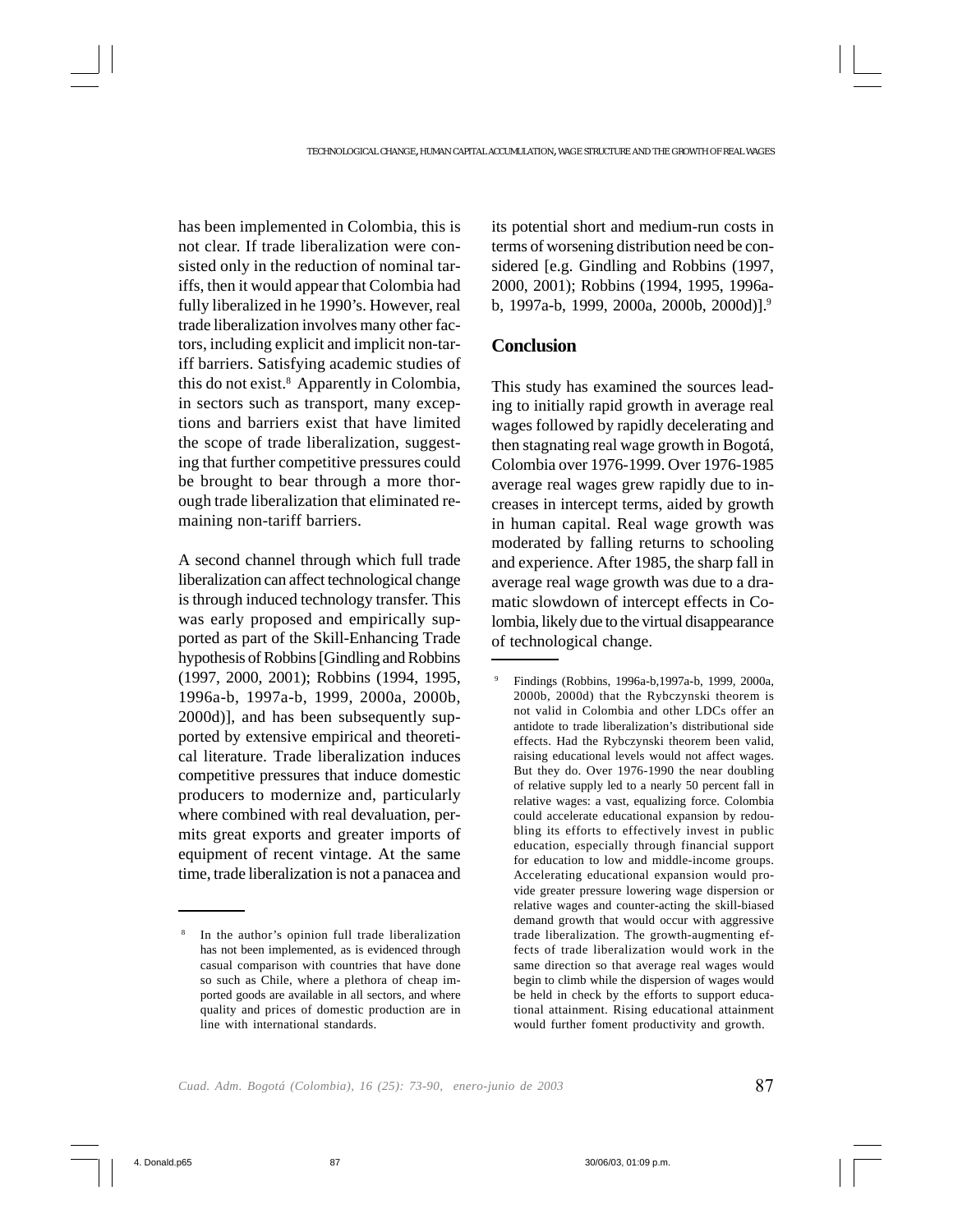Falling returns to education through 1990 suggest that the wage compression effects of educational expansion dominated any relative demand shifts. After 1990 in Bogotá, Colombia, the wage compression effects associated with rising educational levels continued and largely neutralized modest skill-biased demand shifts. Trade liberalization was associated with skill-biased demand shifts. As rising returns to education for a given distribution of human capital have a clear unequalizing effect, the positive link between returns to education and average real wages, given constant or rising levels of human capital, offers a counterpoint to the negative relation between returns to education and income equality.

This paper has interpreted changes in the estimated intercepts as reflecting substantially the pace of technological change.10 In Colombia there appears to have been a sharp productivity slowdown after 1985, after which there appears to have been essentially no technological progress and where that slowdown contributed substantially to lower rates of real wage growth.

Sustained economic growth in recent decades has provided Colombia with a substantial cushion against social strife and appears to be the source of rapid demographic change favoring women's entry into the labor force and rising educational attainment (Robbins, 1998). Continued low rates of technological change, and consequently lower rates of real wage growth, can be expected to exacerbate social conflict and slow demographic change and educational attainment, and contribute to further slowdown in average real wage growth and economic welfare.

Average real wages can rise due to an acceleration in technological change, to increases in the returns to schooling or to increases in the average level of education or experience. However, growth in educational attainment alone is not enough. Furthermore, growth in educational attainment is linked to growth in per capita economic output and hence technological change, so that policies directed to affect educational attainment without encouraging technological change and economic growth are unlikely to achieve great success. And as regards policies that might be directed towards increasing the returns to education, the negative impact this would have upon the distribution of earnings would likely be too high a price to pay to marginally increase average real wages. Thus, priority should be given to policies that lead to accelerating technological change and per capita economic growth.

## **Bibliographical References**

- Barro, R. J.; Sala-I-Martin, X., 1995. *Economic Growth*, s. l., McGraw-Hill.
- Blinder, A. S., 1973. "Wage Discrimination: Reduced Form and Structural Variables", in: *Journal of Human Resources*, n. 8, p. 436-55.
- Clark, K.; Leslie, D., 1994. "Labour Quality and Aggregate Real-wage Dynamics", in: *Applied Economics*, n. 26, p. 865-875.

<sup>10</sup> Using this technique for Taiwan I obtain estimates of technological change very similar to those of Alwyn Young (1995, 1999).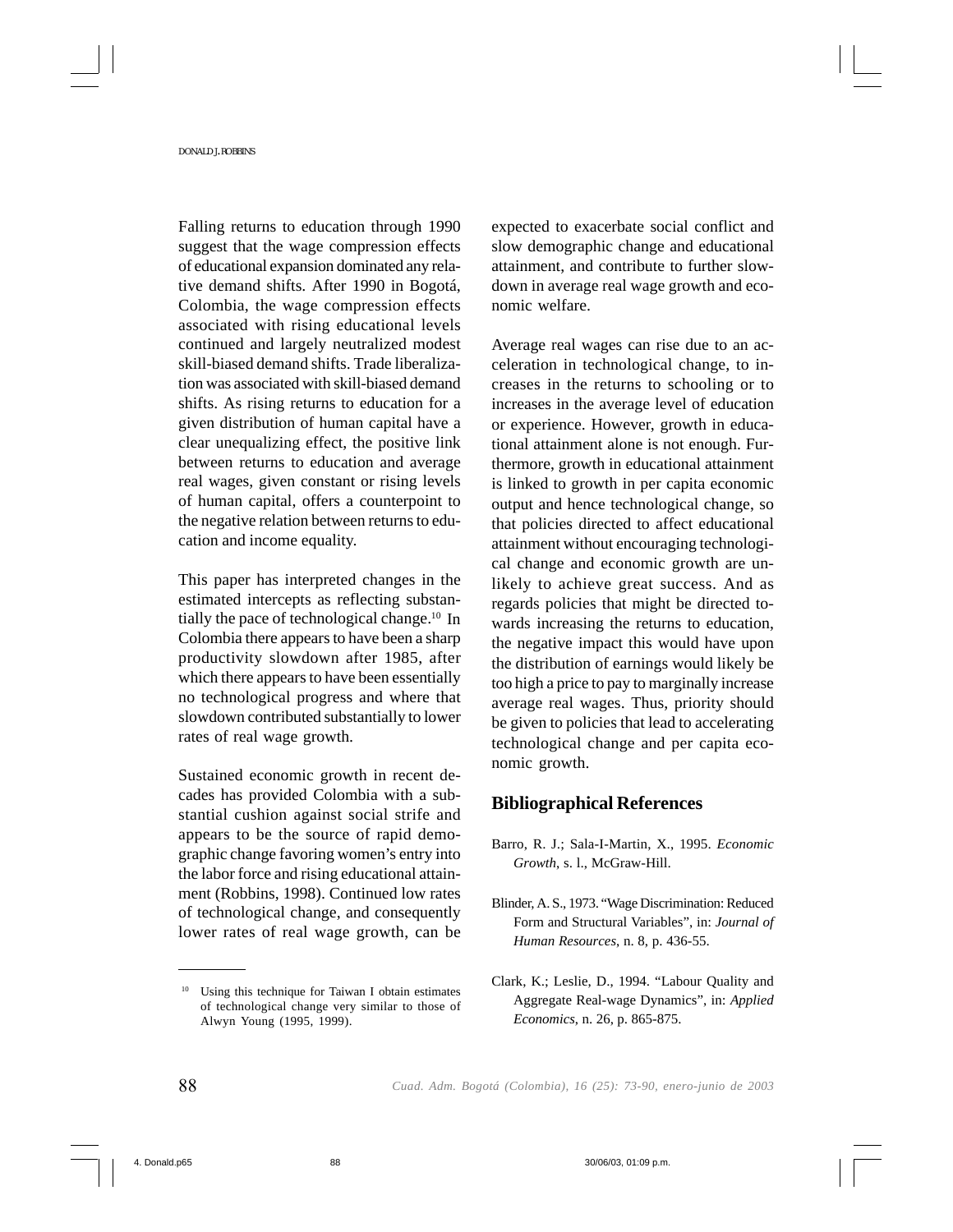- Gindling, T. H.; Robbins, D. J., 1997. *Liberalización comercial, expansión de la educación y desigualdad en Costa Rica*, s. l., Instituto de Investigaciones en Ciencias Económica.
	- \_\_\_\_\_\_\_\_, 2000. "Trade Liberalization and the Relative Wages of More Skilled Workers in Costa Rica", in: *Review of Development Economics*, June, v. 3, n. 2, p. 140-154.
	- \_\_\_\_\_\_\_\_, 2001. "Patterns and Sources of Changing Wage Inequality in Chile and Costa Rica during Structural Adjustment", in: *World Development*, April, v. 29, n. 4, p. 725-745.
- Katz, L.; Murphy, K., 1992. "Changes in Relative Wages, 1963-1987: Supply and Demand Factors", in: *Quaterly Journal of Economics*, v. CVII, p. 35-78.
- Killingsworth, M.; Heckman, J., 1986. "Female Labor Supply: A Survey", in: Ashenfelter, *et al*. (editors), *Handbook of Labor Economics*, s. l., s. e., p. 103-199.
- Knight, J. B.; Sabot, R. H., 1983. "Educational Expansion and the Kuznets Effect", in *American Economic Review*, vol. 73, No. 5, December, pp. 1132-36.
- Jones, Charles I., 1998, *Introduction to Economic Growth*, New York, W. W. Norton and Company.
- Mankiw, N.; Gregory, D. R.; Weil, D., 1992, "A Contribution to the Empirics of Economic Growth", in *Quarterly Journal of Economics*, 107 (May), p. 407-38
- Pencavel, J., 1986. "Labor Supply of Men: A Survey", in Ashenfelter, *et al*. (editors), *Handbook of Labor Economics*, s. l., s. e., p. 3-101.
- Pontón, A.; Posada, C. E.; Urrutia, M. or Greco, 1999. *El crecimiento económico de colombia en el siglo XX: aspectos estructurales*, Bogotá, Banco de la Republica de Colombia.
- Robbins, D. J., 1994. "Relative Wage Structure in Chile, 1957-1992: Changes in the Structure of Demand for Schooling", in: *Estudios Económicos*, University of Chile.
- \_\_\_\_\_\_\_\_, 1995. "Will the Colombian Wage Structure Continue to Compress, or Has Trade Liberalization Reversed the Trend? Evidence from Bogotá, 1976-1989", in: Gunter, F., *et al.* (editors), *Colombia: An Opening Economy*, s. l., Lehigh Univ. Press.
- \_\_\_\_\_\_\_\_, 1996a. "Stolper-Samuelson (Lost?) In the Tropics-Trade and Wages in Colombia, 1976- 1994", in: *Development Discussion Paper*, Harvard University, December, n. 565.
- \_\_\_\_\_\_\_\_, 1996b. "HOS Hits Facts: Facts Win-Trade and Wages in the Developing World", in: *Development Discussion Paper*, n. 557.
- \_\_\_\_\_\_\_\_ 1997a. "The Impact of Trade Liberalization on Distribution: Evidence from Seven Colombian Cities", *La distribución del ingreso en Colombia: tendencias recientes y retos de la política pública,* Bogotá, National Planning Department.
- \_\_\_\_\_\_\_\_ 1997b. "Dispersión salarial y comercio en Argentina: 1974-1994 [Wage Dispersion and International Trade in Argentina: 1974-1994]" with Martín González Rozada and Alicia Menéndez, in: Cárdenas, M. (editor), *Empleo y distribución del ingreso en américa latina: ¿hemos avanzado?*, s. l., CIID.
- \_\_\_\_\_\_\_\_, 1998. "The Determinants of Human Capital Accumulation in Colombia, With